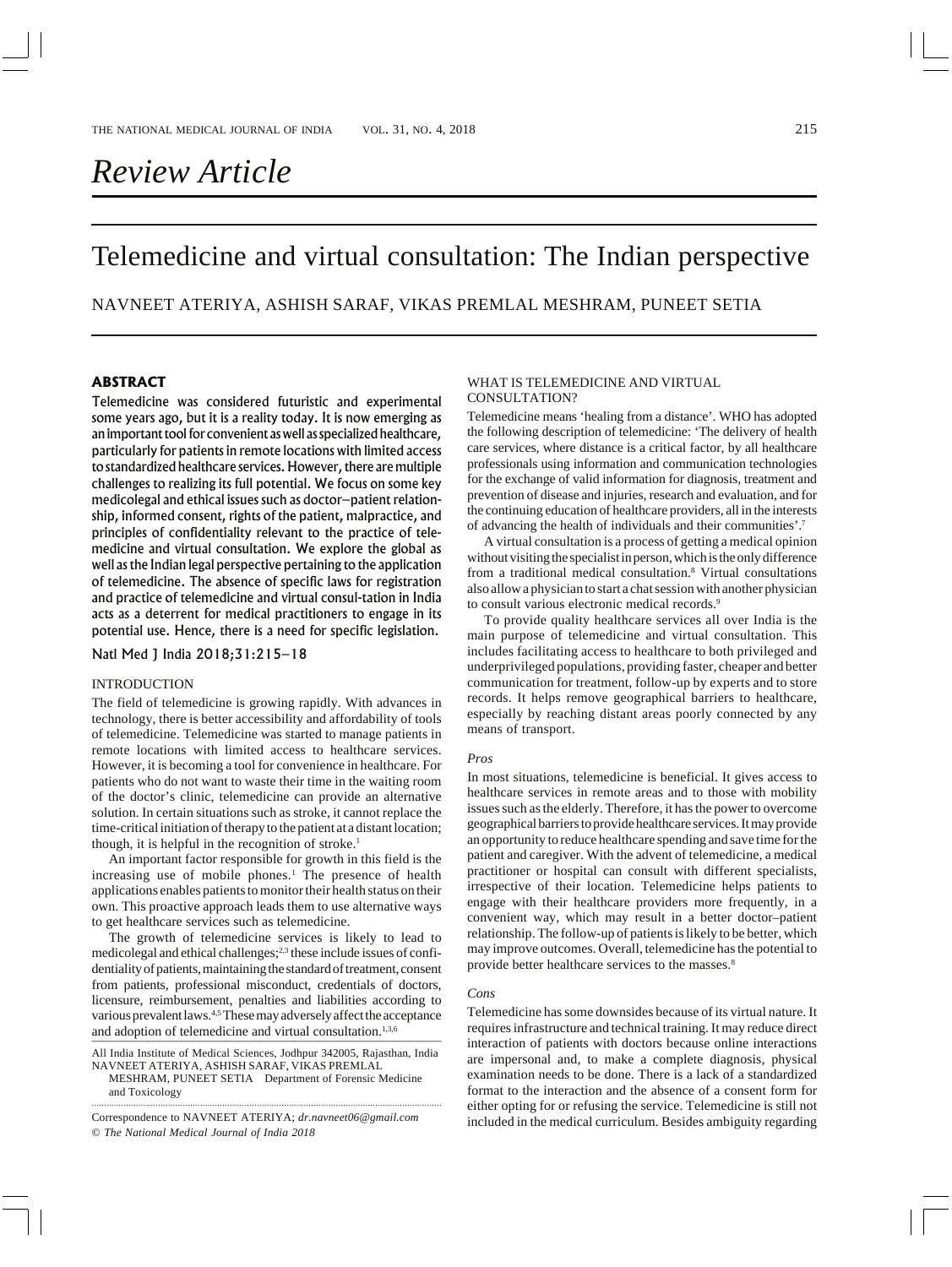responsibilities in case of negligence, there are concerns about privacy, confidentiality, security of patient information and treatment. There is no clarity with respect to medicolegal issues arising out of telemedicine. Currently, no health insurance policy in India factors in telemedicine.<sup>1</sup>

## MEDICOLEGAL ISSUES

## *Doctor–patient relationship*

Patients trust healthcare professionals while seeking treatment and confide in them. The lack of face-to-face contact in some modes of telemedicine is seen as a barrier to adequate development of the doctor-patient relationship.<sup>2</sup> It is essential to maintain the trust of the patient to meet legal requirements. Healthcare providers are obliged to establish good doctor–patient relationships.10

## *Informed consent*

Informed consent is an important medicolegal requirement while treating a patient; failure to do so is a tort and crime.10 Consent should be obtained for any medical interaction, whether it is inperson or at a distance such as telemedicine and virtual consultation.11 Consent should be obtained for telemedicine interaction, transmission of data, treatment, monitoring and consultation. Further, it is important to clarify whether the medicolegal value of informed consent in telemedicine is the same or different with respect to traditional face-to-face interactions.<sup>3</sup> There is enough evidence that in many specialties, virtual consultation such as video conference is clinically as good as an in-person consultation.<sup>6,11,12</sup> Hence, informed consent can be taken traditionally and properly documented. This is also highlighted by the World Medical Association's statement of the Guiding Principles for the Use of Telemedicine for the Provision of Health Care (2009). Informed consent in telemedicine is mandatory in Malaysia, France, the UK, South Africa and in California, USA.11

## *Malpractice and liability*

Once the doctor–patient relationship is established, it is the responsibility of the doctor to provide due care and treatment, which is expected from the professional in the given circumstances.<sup>3</sup> Can physicians be sued for medical malpractice in telemedicine and virtual consultation and can they be protected by medical indemnity insurance?2 The following are some important points in this context.

- 1. The 'duty of care' must be established in all telemedicine encounters to clarify responsibility(s) for the patient/caregiver as well as other involved healthcare providers.
- 2. Healthcare professionals should clearly define their roles and responsibilities regarding the various aspects and extent of treatment.

## *Privacy*

The right to privacy has been an integral part of medical ethics since the time of Hippocrates and is supported by various codes including the International Code of Medical Ethics.13 It mandates that the health practitioner must maintain confidentiality regarding personal information of the patient even after his/her death. Every individual has a right to privacy even in telemedicine.10 There is the potential for leakage of electronic records of a patient. The onus for safeguarding this information has to be on the medical practitioner.9 Information must be transmitted in a secure way. Password security should be maintained to avoid unauthorized access to the information. However, privacy cannot be guaranteed with the use of telemedicine.<sup>5,8,12</sup>

## *Product liability*

It is the liability of manufacturers for any harm caused to the patient by a defective product. Thus, it means the duty of care is owned by the manufacturer, which includes the manufacturer of the computer system compatible for telemedicine, manufacturer of compatible software, manufacturer or supplier of various accessories related to telemedicine, network provider, healthcare service provider who is using the technology and the service company responsible for maintenance of the whole telemedicine unit.<sup>10</sup>

## *Rights of patients*

In traditional medical practice, certain rights of patients have been recognized, such as the right to get treatment, choose a doctor freely, change doctor at any stage of treatment, right of compen-sation, right of confidentiality, right of dignity, right of grievance redressal, right of information and right to refuse treatment. The same applies to the practice of telemedicine and virtual consultation. The patient has a right to receive one's medical record in the electronic format, to know standards and safety guidelines. He/she has the right to be informed regarding authorization or registration status of the service provider and to know the various complaint processes which he/she can use in case he/she suffers any harm during the consultation.<sup>8</sup>

#### *Reimbursement*

Currently, there is no provision for reimbursement from medical insurance in telemedicine practice.2 Whether telemedicine was required or not in the given situation is another condition which should be cleared for reimbursement.

## LAWS IN INDIA APPLICABLE TO TELEMEDICINE

Telemedicine is a blend of information and communication technologies (ICTs) with medical science. It has been recognized by the Government of India and included in various schemes and policies. Presently, the laws applicable to telemedicine in India are the laws governing the medical profession and information technology.

Some of the laws relating to the medical profession include the Drugs and Cosmetics Act, 1940, and Drugs and Cosmetics Rules, 1945,<sup>14</sup> the Indian Medical Council Act, 1956,<sup>15</sup> the Indian Medical Council (Professional conduct, Etiquette and Ethics) Regulations, 2002,16 and the Clinical Establishments (Registration and Regulation) Act, 2010 ('Clinical Establishments Act').17

The laws related to ICT include the Information Technology Act, 2000 (IT Act),<sup>18</sup> the Information Technology (Reasonable Security Practices and Procedures and Sensitive Personal Data or Information) Rules,  $2011$ ,<sup>19</sup> the Information Technology (Intermediaries Guidelines) Rules, 2011,20 Unsolicited Commercial Communications Regulations, 2007,<sup>21</sup> and Telecom Commercial Communication Customer Preference Regulations, 2010 ('TCCP Regulations').<sup>22</sup>

The Information Technology (IT) Act contains provisions safeguarding the security and privacy of information exchanged using means recognized under the IT Act. All companies registered under technology or providing technology services are governed by the IT Act.

Telemedicine involves a constant exchange of information between the patient and the service provider. The patient's personal information, such as medical history and physiological conditions, is considered sensitive personal data or information ('SPDI' under the Data Protection Rules).<sup>19</sup> When a corporate body collects, stores, transfers or processes such information, certain requirements under the Data Protection Rules are triggered.18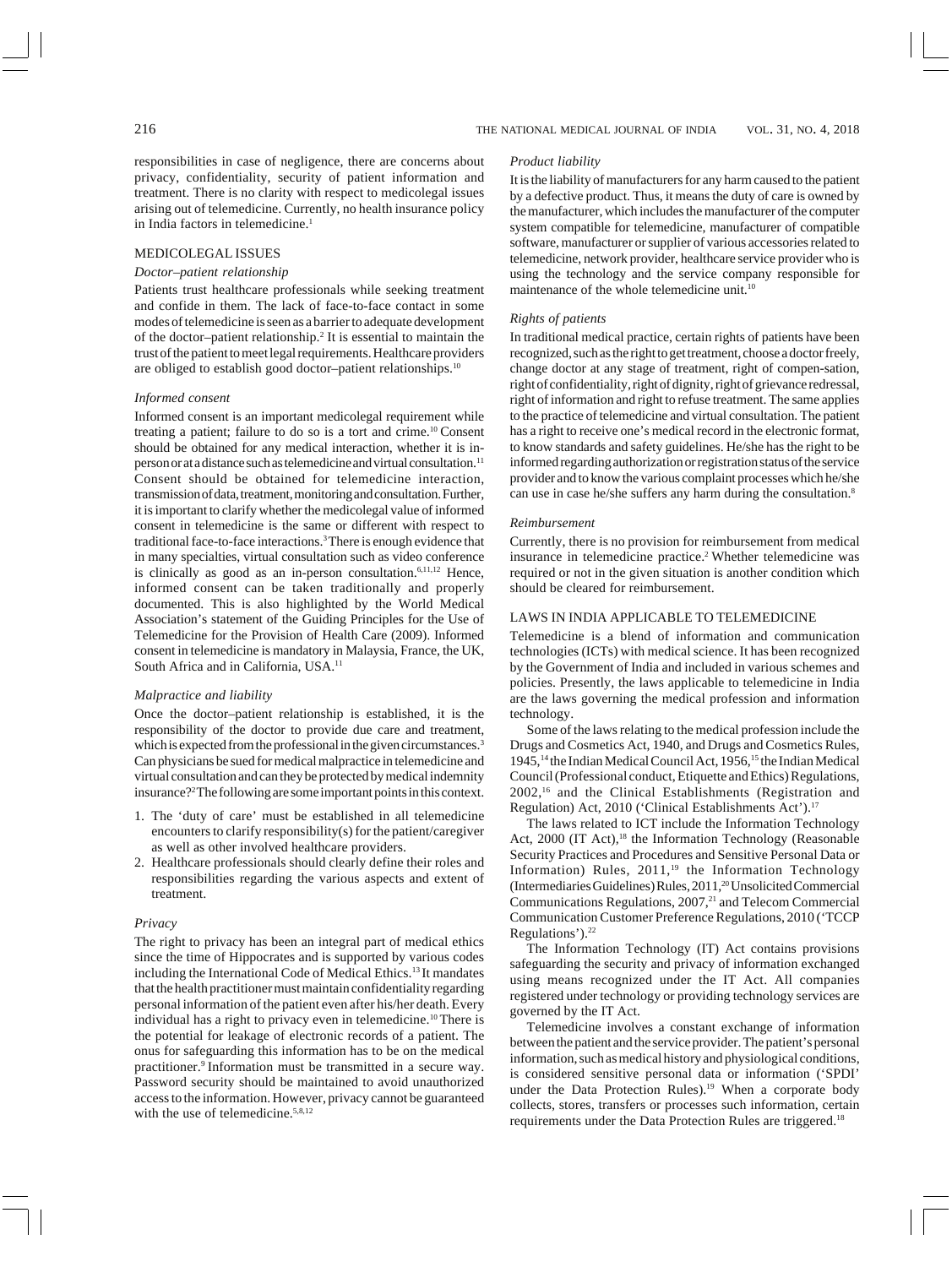Informed consent is one of the major requirements of the Data Protection Rules. Before a doctor or an institution does anything with a patient's data, they are required by law to obtain the recipient's consent in writing. The patient must be informed about the fact that the data are being collected, what will be their use and whether they would be transferred to any third parties, along with contact details of the agency collecting the information. There is also a requirement for the corporate body to have a privacy policy in place and publish it on its website.<sup>19</sup>

If the SPDI is planned to be disclosed to a third party, prior permission of the owner of the SPDI has to be obtained. If the SPDI is being transferred, the body transferring the SPDI must ensure that the receiver of the SPDI has adequate security practices in place (Rule 7 of the Data Protection Rules). This requirement is fulfilled if the body conforms to the international standard IS/ ISO/IEC 27001 on 'Information Technology––Security Techniques––Information Security Management System–– Requirements' or similar standards that are approved and notified by the Central Government.

There is a requirement to appoint a 'Grievance Officer', whose contact details should be published on the website. Apart from these, there are requirements such as allowing users to opt-out or modify their SPDI, if required.19

In 2013, the Ministry of Communications and Information Technology, Government of India clarified that corporate bodies that collect, store, process or transfer information out of a contractual obligation were not required to obtain consent from the owner of the SPDI for collecting or disclosing the SPDI.23 Some electronic services merely facilitate interaction between the patient and the service provider and are not directly involved in the provision of the services. In such cases, the service provider would be considered an intermediary (intermediary under the IT Act is defined) under the Intermediary Guidelines and the IT Act.

#### *Liability in civil negligence*

Civil suits could arise out of a breach of contractual obligations between the telemedicine service provider and the patient/user. The Supreme Court of India has explained negligence as 'breach of a duty caused by the omission to do something which a reasonable man, guided by those considerations which ordinarily regulate the conduct of human affairs, would do, or doing something, which a prudent and reasonable man would not do'.<sup>24</sup> The integral components to prove negligence are establishment of duty and dereliction of duty, which are directly related to the damage caused.

## *Liability in criminal negligence*

Criminal prosecution takes place before the criminal courts for grounds such as the commission of offences under any criminal statute, most notably the Indian Penal Code, 1860 (IPC) where the negligence is 'gross' in nature and proven beyond doubt. The common charges faced by doctors and other providers of such services are causing death by negligence (Section 304-A of the Indian Penal Code [IPC]), endangering life or personal safety of others (Section 336 of the IPC), causing hurt by an act endangering life or personal safety of others (Section 337 of the IPC) and causing grievous hurt by an act endangering the life or personal safety of others (Section 338 of the IPC). Punishment includes imprisonment as well as fine under the relevant sections.<sup>25</sup>

## *Vicarious liability*

In the provision of eHealth services such as telemedicine where there is an employer–employee relationship, the employer could be proceeded against due to the principle of vicarious liability if deemed liable for acts and omissions of the employee arising in course of his/her employment. The principle of vicarious liability does not apply to criminal prosecutions.<sup>26</sup>

## *Liability under the Consumer Protection Act, 1986*

The Consumer Protection Act (CPA) allows consumers to claim compensation from service providers in case there is a deficiency in the service provided. Consumers can file claims for defective products and unfair trade practices. Consumer forums have been set up at the district, state and national levels to hear such matters. The Supreme Court in the case of Indian Medical Association versus V.P. Shantha and others held that medical services would fall within the ambit of the CPA, provided the patient is being charged for the service. One of the essential elements of a claim is the payment for the services, as the CPA excludes services that are rendered free of charge.27

## *Disciplinary control by the Medical Council of India*

A patient is entitled to raise a complaint with the relevant state medical council against a doctor for professional misconduct. If a complaint against a doctor has not been decided by the state medical council within 6 months from the date of receipt of the complaint, the Medical Council of India (MCI) may, on its own or on the request of the patient, ask the state medical council to decide on the complaint or refer the same to the Ethical Committee of the MCI.16 Consumers who are aggrieved by the decision of the state medical council also have the right to appeal to the MCI within a period of 60 days from the date of the order that was passed by the state medical council.<sup>16</sup>

# TELEMEDICINE LAWS AND REGULATIONS ELSEWHERE *Singapore*

In 2015, National Telemedicine Guidelines were formulated to ensure the safety of patient and provider and to ensure a holistic approach to provide healthcare services. Individual specialties were encouraged to modify these guidelines according to their specific requirements.<sup>28</sup>

## *South Africa*

The Health Professions Council of South Africa has issued 'General ethical guidelines for good practice in telemedicine', which states that telemedicine consultation should be given only in those situations where face-to-face consultation is not possible because of a geographical barrier.<sup>29</sup>

### *European Union (EU)*

Telemedicine is included as a healthcare service under the Treaty on the Functioning of the EU. Different data protection directives and data protection regulations have been instituted by the EU to increase the use of telemedicine. The eHealth Action Plan was adopted in 2004, to support the application of ICTs in the health sector, which was followed by the eHealth Action Plan for 2012–20.8

## *United States of America*

Laws related to telemedicine are prevalent in many States. In the State of California, the Telemedicine Development Act of 1996 prohibits face-to-face visit if the service can be provided through telemedicine. The Telehealth Advancement Act, 2012, includes a larger number of telemedicine services and reimbursement processes.30 The Louisiana Telehealth Access Act, in the State of